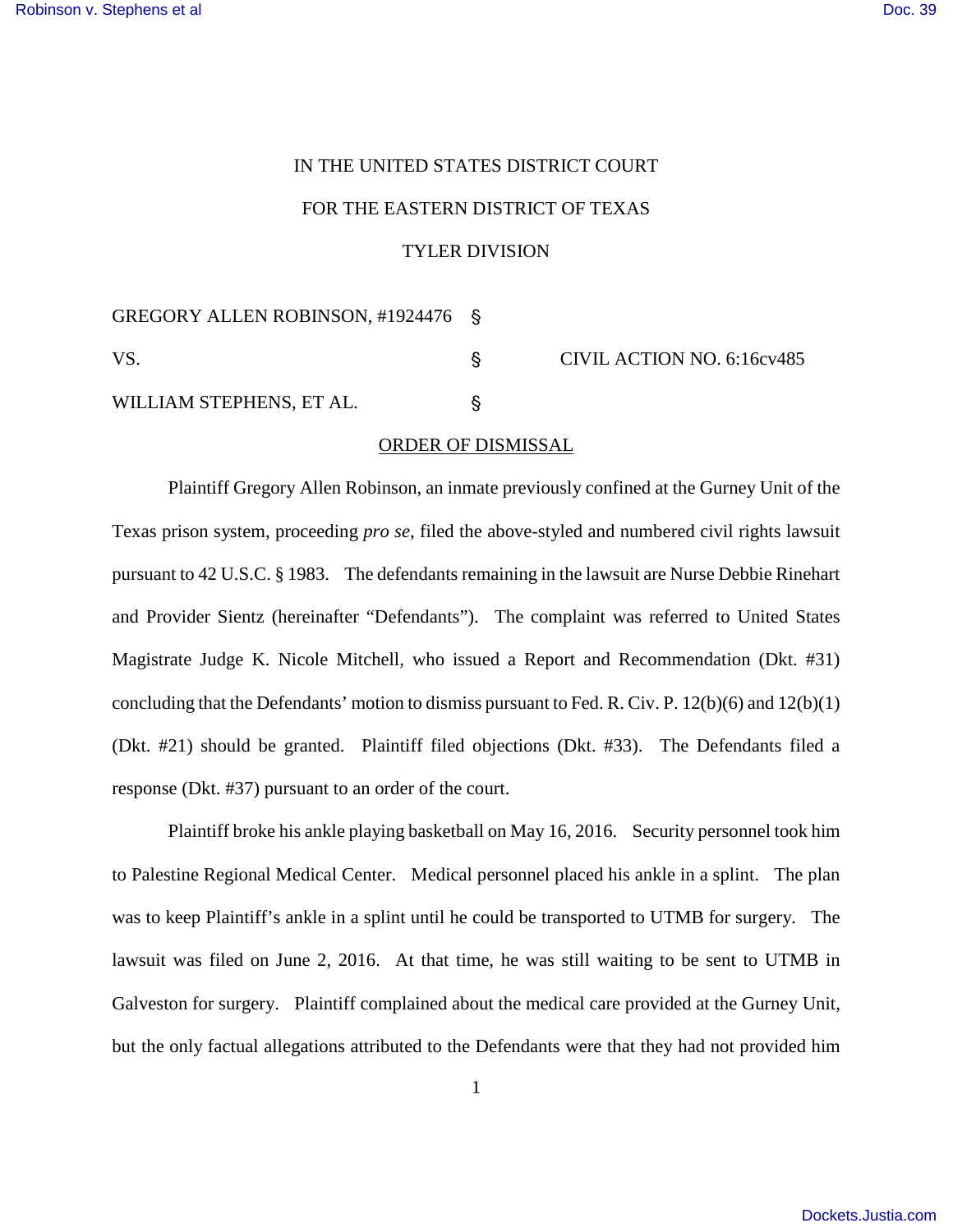with any pain medication. In a supplemental complaint, Plaintiff states surgery was performed on June 8, 2016. In his objections, Plaintiff states that the Defendants did not fill a prescription for Tylenol #3 issued by Dr. F. Speck upon his discharge from UTMB in Galveston.

Magistrate Judge Mitchell found that the Defendants were entitled to Eleventh Amendment immunity to the extent that Plaintiff sued them in their official capacity for damages. She further found that the Defendants persuasively argued that Plaintiff had not pled facts sufficient to show personal involvement in subjecting him to an unnecessary and wanton infliction of pain. Magistrate Judge Mitchell finally found that the Defendants were entitled to qualified immunity. More specifically, Plaintiff (1) failed to allege facts showing that they violated his constitutional rights, and (2) failed to even address the prong requiring him to show that they violated clearly established statutory or constitutional rights of which a reasonable person would have known.

Plaintiff's objections restate his basic claim that the Defendants failed to provide him with medication. The Defendants observed in their response that his objections fundamentally appear to be an amended or supplemental complaint, but he did not seek leave to file an amended complaint. They correctly argue that the additional facts should not be considered as part of the motion to dismiss record. The Fifth Circuit has repeatedly held that issues raised for the first time in objections are not properly before a court. *Cupit v. Whitley*, 28 F.3d 532, 535 n.5 (5th Cir. 1992); *Harrison v. Smith*, 83 F. App'x 630, 631 (5th Cir. 2003).

The Defendants also persuasively argue that Plaintiff did not file proper objections. Pursuant to 28 U.S.C. § 636(b)(1), a "judge of the court shall make a de novo determination of those portions of the report . . . to which objections are made." As such, the Fifth Circuit observed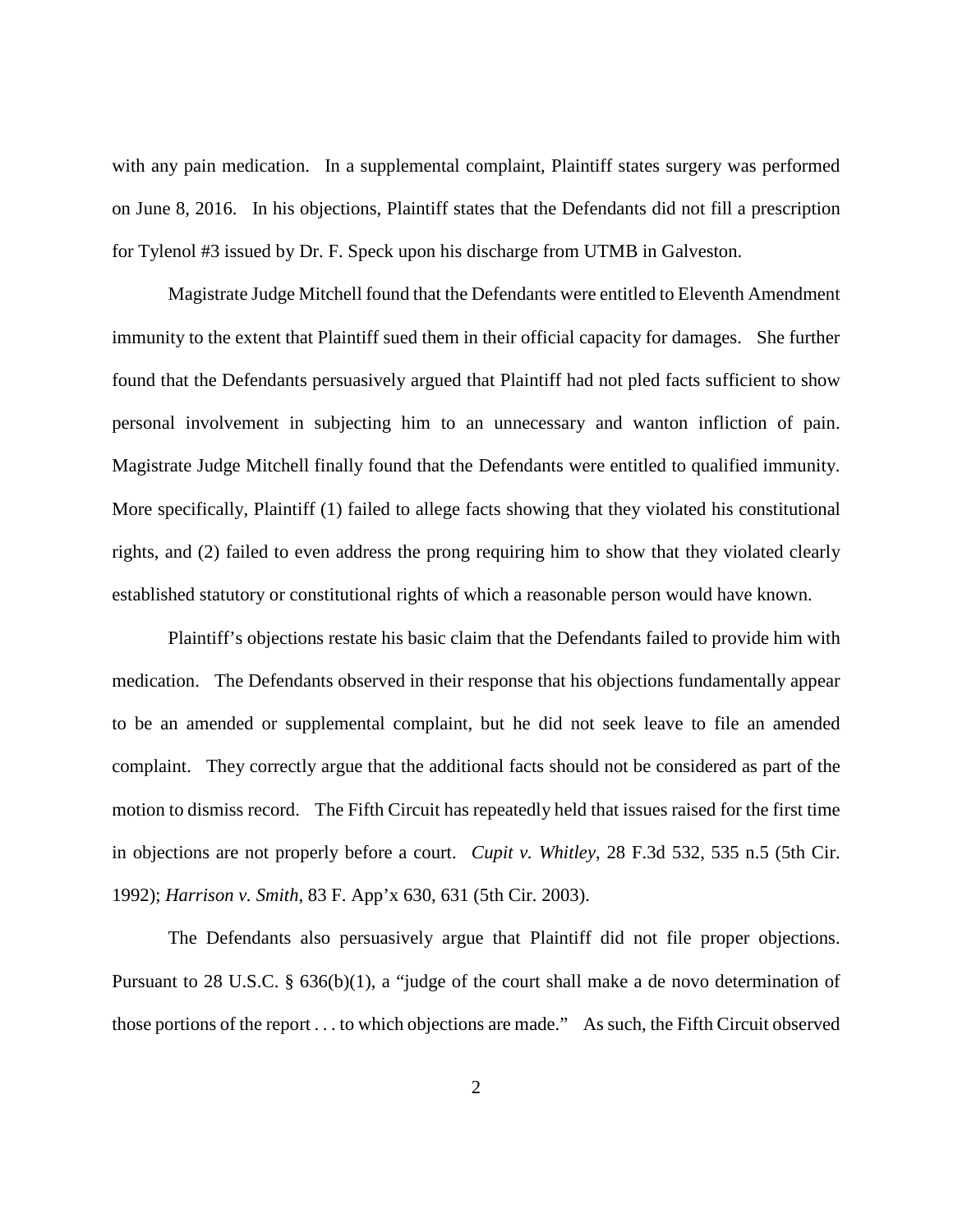that "[p]arties filing objections must specifically identify those findings objected to. Frivolous, conclusive or general objections need not be considered by the district court." *Nettles v. Wainwright*, 677 F.2d 404, 410 n.8 (5th Cir. 1982) (en banc), *overruled on other grounds by Douglas v. United Servs. Auto. Ass'n*, 79 F.3d 1415 (5th Cir. 1996) (en banc). Plaintiff did nothing more than restate his basic factual allegations. He did not identify the findings to which he was objecting. In particular, he did not address the arguments that the Defendants are entitled to have the claims against them dismissed based on Eleventh Amendment immunity, lack of personal involvement and qualified immunity.

Finally, the Defendants persuasively argued that Plaintiff's claims do not support an inference of deliberate indifference. Their alleged failure to follow medication recommendations issued by Palestine Regional Medical Center, or UTMB in Galveston, amounts to a disagreement with the treatment provided. *See Norton v. Dimazana*, 122 F.3d 286, 292 (5th Cir. 1997) ("Disagreement with medical treatment does not state a claim for Eighth Amendment indifference to medical needs."). Moreover, to the extent that Plaintiff complains about delays, a delay in treatment is actionable under § 1983 only if there has been deliberate indifference and the delay results in substantial harm. *Stewart v. Murphy*, 174 F.3d 530, 537 (5th Cir. 1999); *Mendoza v. Lynaugh*, 989 F.2d 191, 195 (5th Cir. 1993). Plaintiff has shown neither deliberate indifference nor substantial harm caused by delays. The Defendants persuasively argue that the court should adopt the findings and conclusions of Magistrate Judge Mitchell.

The Report of the Magistrate Judge, which contains her proposed findings of fact and recommendations for the disposition of such action, has been presented for consideration, and